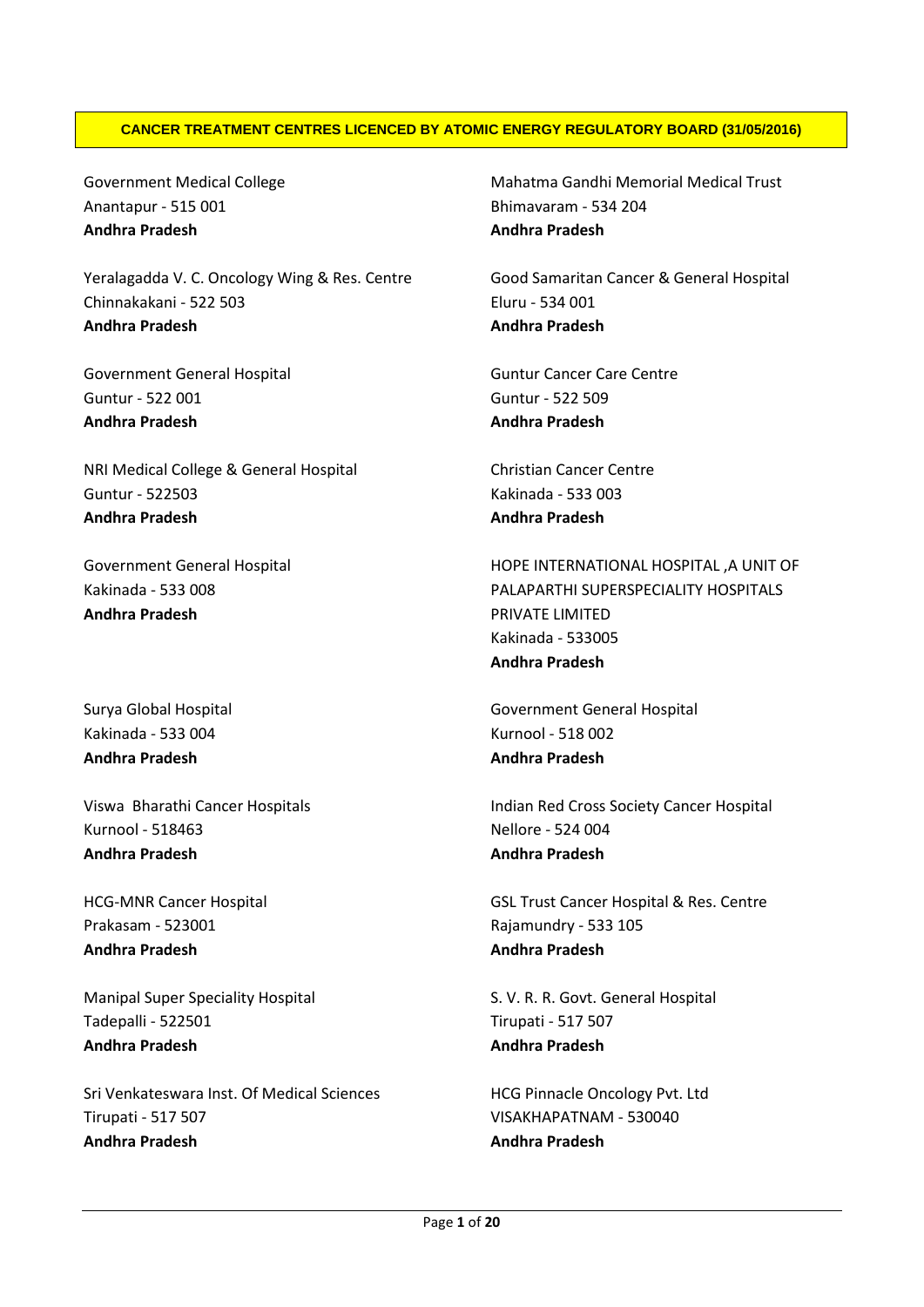Curie Centre of Oncology Vijayawada - 520 004 **Andhra Pradesh**

King George Hospital Visakhapatnam - 530 002 **Andhra Pradesh**

Vizag Hospital & Cancer Research Centre Visakhapatnam - 530 017 **Andhra Pradesh**

Dr. B. Borooah Cancer Institute Guwahati - 781 016 **Assam**

Silchar Medical College Silchar - 788014 **Assam**

Indira Gandhi Instt. Of Medical Sciences Patna - 800 014 **Bihar**

Paras HMRI Hospital Patna - 800014 **Bihar**

B S R Cancer Hospital Pvt. Ltd Bhilai - 490 020 **Chattisgarh**

Apollo Hospitals Bilaspur - 495 006 **Chattisgarh**

Sanjeevani CBCC-Cancer Hospital Raipur - 492 001 **Chattisgarh**

Dharmashila Cancer Foundation & Res. Centre Delhi - 110 096 **Delhi**

Chalasani Hospitals Pvt. Ltd. Visakhapatnam - 530 013 **Andhra Pradesh**

Lions Cancer Treatment & Research Centre Visakhapatnam - 530 013 **Andhra Pradesh**

Assam Medical College Hospital Dibrugarh - 786 002 **Assam**

North East Cancer Hospital & Research Institute Guwahati - 781 023 **Assam**

Cachar Cancer Hospital & Research Centre Silcher - 788 015 **Assam**

Mahavir Cancer Sansthan Patna - 801 505 **Bihar**

Patna Medical College Hospital Patna - 800 004 **Bihar**

J. L. N. Hospital And Research Centre Bhilai - 490 001 **Chattisgarh**

Pt. J.N.M Medical College & Dr B.R. Ambedkar Hospital Raipur - 492 001 **Chattisgarh**

Delhi State Cancer Institute Delhi - 110 098 **Delhi**

Indraprastha Apollo Hospitals Delhi - 110 044 **Delhi**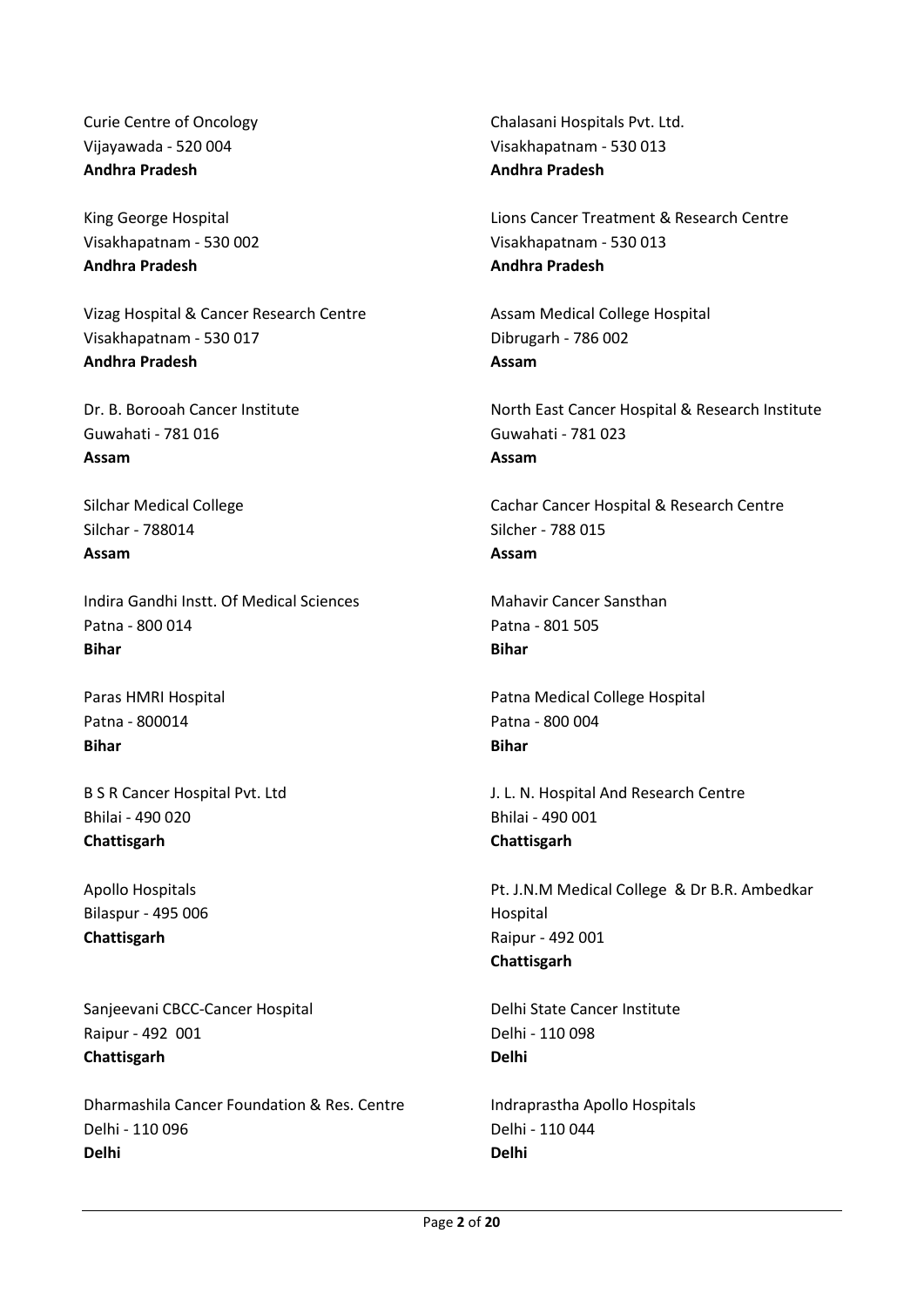Max Super Speciality Hospital Delhi - 110 092 **Delhi**

Action Cancer Hospital New Delhi - 110 063 **Delhi**

Army Hospital R & R New Delhi - 110 010 **Delhi**

Institute of Nuclear Medicine & Allied Sciences New Delhi - 110054 **Delhi**

Max Cancer Centre New Delhi - 110 085 **Delhi**

Rajiv Gandhi Cancer Institute & Res. Centre New Delhi - 110 085 **Delhi**

Roentgen Oncologic Solutions Pvt. Ltd New Delhi - 110 005 **Delhi**

Safdarjang Hospital& VMMC New Delhi - 110 029 **Delhi**

Manipal Hospital Goa - 403 004 **Goa**

Gujarat Cancer & Research Institute Ahmedabad - 380 016 **Gujarat**

Metro Hospitals & Cancer Institute Delhi - 110 092 **Delhi**

All India Institute Of Medical Sciences( Deptt. of Radiotherapy) New Delhi - 110 029 **Delhi**

Batra Hospital & Medical Res. Centre New Delhi - 110 062 **Delhi**

Lok Nayak Hospital New Delhi - 110 002 **Delhi**

Park Hospital New Delhi - 110018 **Delhi**

Rancan Gamma Knife Centre New Delhi - 110 065 **Delhi**

SMH Curie Cancer Centre New Delhi - 110 092 **Delhi**

Goa Medical College Goa - 403 202 **Goa**

CIMS Hospital Pvt. Ltd. Ahmedabad - 380060 **Gujarat**

HCG MEDISURGE Institute of Oncology and Multispeciality Hospital Ahmedabad - 380 006 **Gujarat**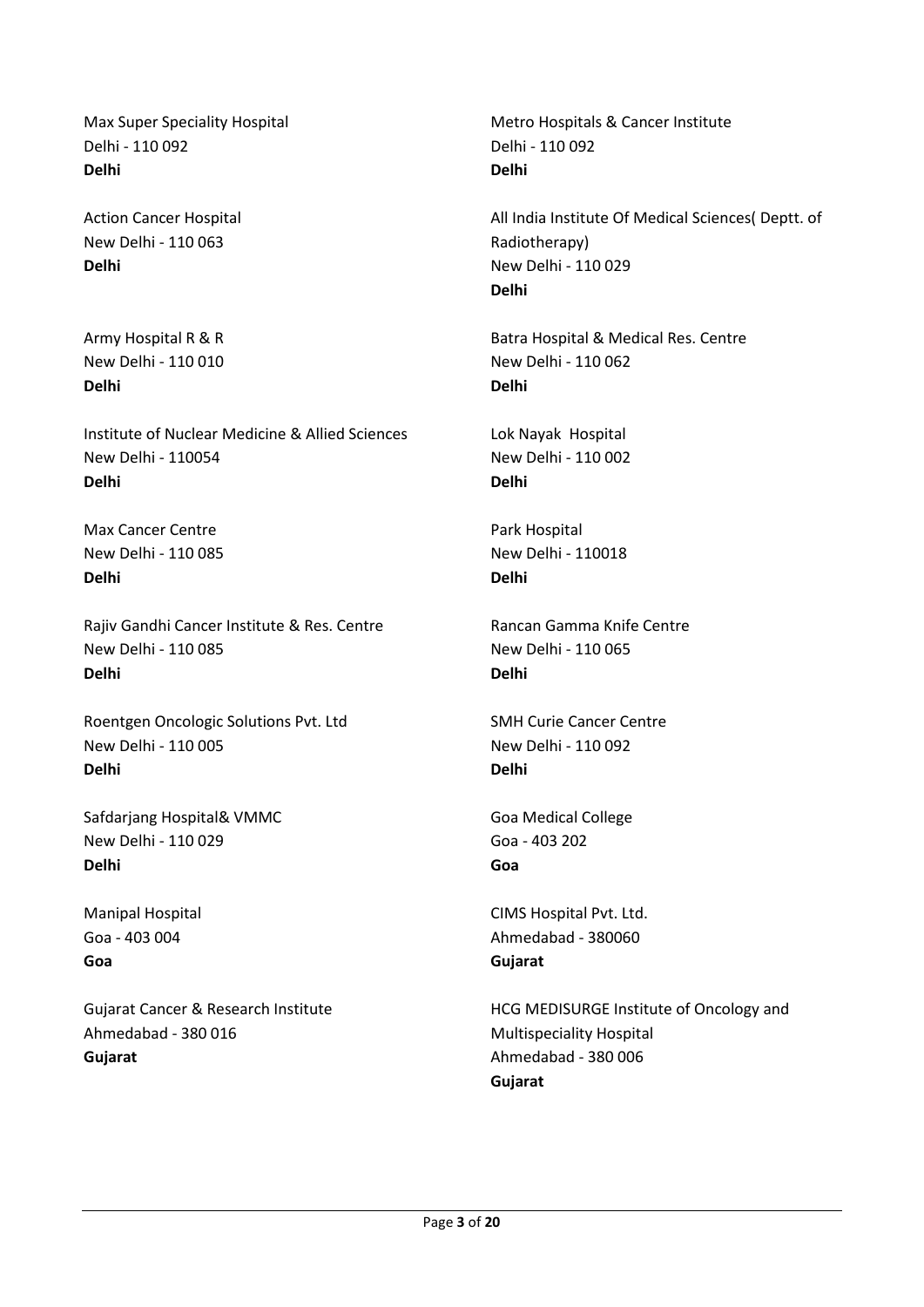Apollo Hospitals Comprehensive Blood & Cancer **Centre** Gandhinagar - 382 428 **Gujarat**

Shree Krishna Hospital & Res. Centre Karamsad - 388 325 **Gujarat**

M.G.G.(Civil) Hospital Navsari - 396 445 **Gujarat**

Aaruni Hospital Pvt. Ltd. Rajkot - 360 001 **Gujarat**

Bharat Hospital & Research Centre Surat - 395 010 **Gujarat**

HCG CANCER CENTER Vadodara - 390012 **Gujarat**

S. S. G. Hospital Vadodara - 390 001 **Gujarat**

Govt. Medical College Chandigarh - 160 030 **Haryana**

Asian Institute of Medical Sciences (A unit of Blue Sapphire Healthcares Pvt. Ltd.) Faridabad - 121 002 **Haryana**

Fortis Hospotel Pvt. Ltd. Gurgaon - 122 002 **Haryana**

Guru Gobindsinh Hospital Jamnagar - 361 008 **Gujarat**

K. D. N. Gohil Hospital Navsari - 396 445 **Gujarat**

Regional Cancer Centre & Hospital Patan District - 384151 **Gujarat**

Rajkot Cancer Society Shri N. P. Cancer Inst. Rajkot - 360 007 **Gujarat**

Lions Cancer Detection Centre Trust Surat - 395 001 **Gujarat**

Kailash Cancer Hosp. & Res. Centre Vadodara - 391 760 **Gujarat**

HIMALAYA CANCER HOSPITAL AND RESEARCH **CFNTER** Vododara - 390007 **Gujarat**

Postgraduate Institute of Medical Education & Research Chandigarh - 160 012 **Haryana**

Artemis Health Institute Gurgaon - 122 001 **Haryana**

Medanta The Medicity Gurgaon - 122 001 **Haryana**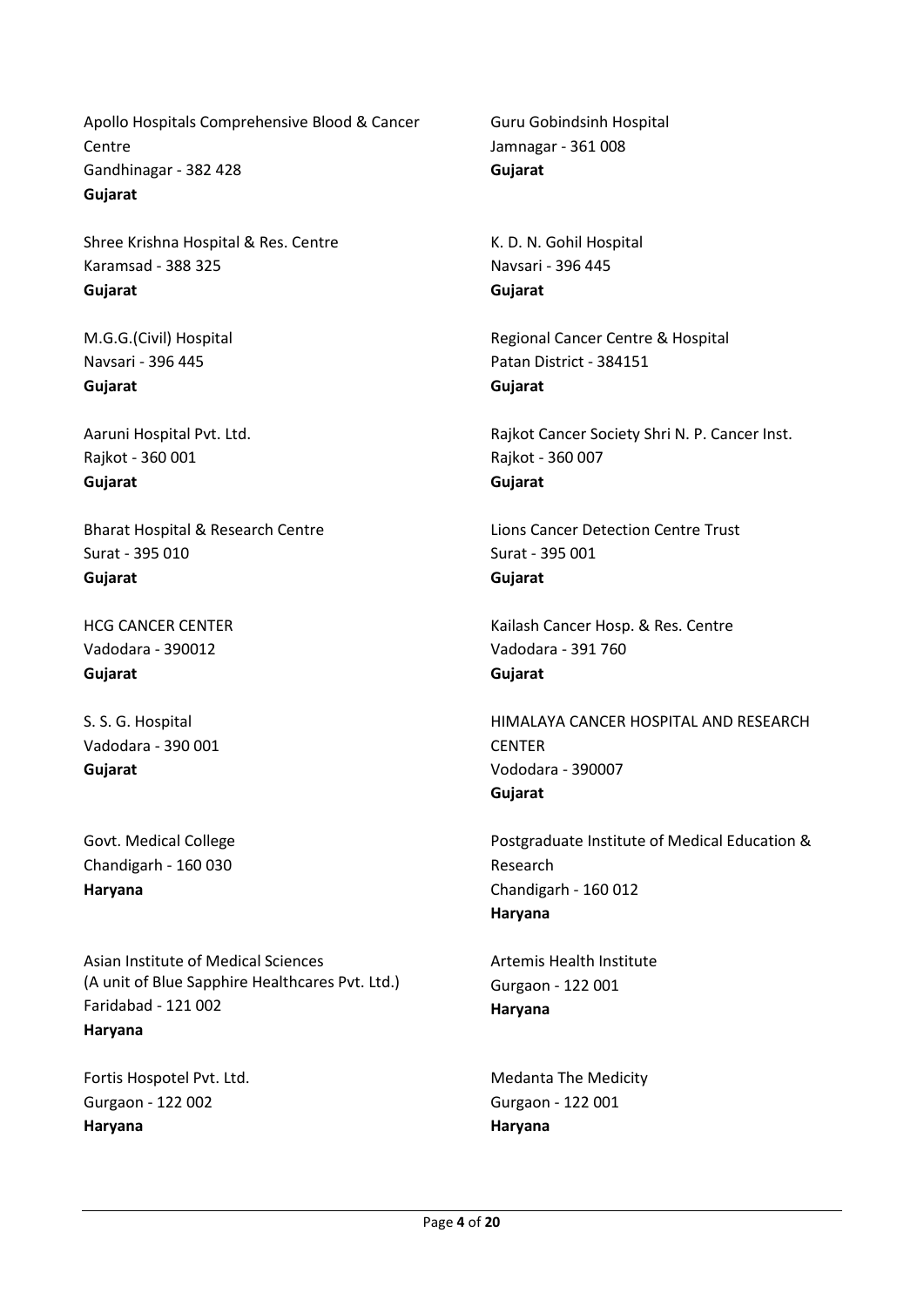O. P. Jindal Institute of Cancer and Research Hisar - 125 005 **Haryana**

Mirpur Insitute of Medical Sciences Rewari - 123 401 **Haryana**

Regional Cancer Centre, Indira Gandhi Medical College Shimla - 171 001 **Himachal Pradesh**

Govt. Med. College & S. M. H. S. Hospital Srinagar - 190 010 **Jammu & Kashmir**

Bokaro General Hospital Bokaro - 827 004 **Jharkhand**

Curie-Abdur Razzaque Ansari Cancer Institute Ranchi - 835 238 **Jharkhand**

Roentgen Oncologic Solutions Pvt. Ltd. Ramjanam Sulakshana Pandey Cancer Hospital Ranchi - 835 303 **Jharkhand**

Apollo Hospitals-Imperial Oncology Centre Bangalore - 560 076 **Karnataka**

Banashankari Medical & Oncology Research Centre Ltd. Bangalore - 560 027 **Karnataka**

Bangalore Cancer Centre Pvt. Ltd. Bangalore - 560091 **Karnataka**

Sarvodaya Cancer Hospital & Research Institute Hisar - 125001 **Haryana**

Pt. B. D. Sharma P G Inst. Of Med. Sciences Rohtak - 124 001 **Haryana**

Government Medical College Jammu - 180 001 **Jammu & Kashmir**

Sher -i- Kashmir Instt. Of Medical Sciences Srinagar - 190 011 **Jammu & Kashmir**

Meherbai Tata Memorial Hospital Jamshedpur - 831 001 **Jharkhand**

Rajendra Institute of Medical Sciences Ranchi - 834009 **Jharkhand**

KERUDI HEALTHCARE PRIVATE LIMITED Bagalkot - 587101 **Karnataka**

BGS Global Hospitals Bangalore - 560 060 **Karnataka**

Bangalore Baptist Hospital Bangalore - 560 024 **Karnataka**

Bangalore Institute Of Oncology Bangalore - 560 027 **Karnataka**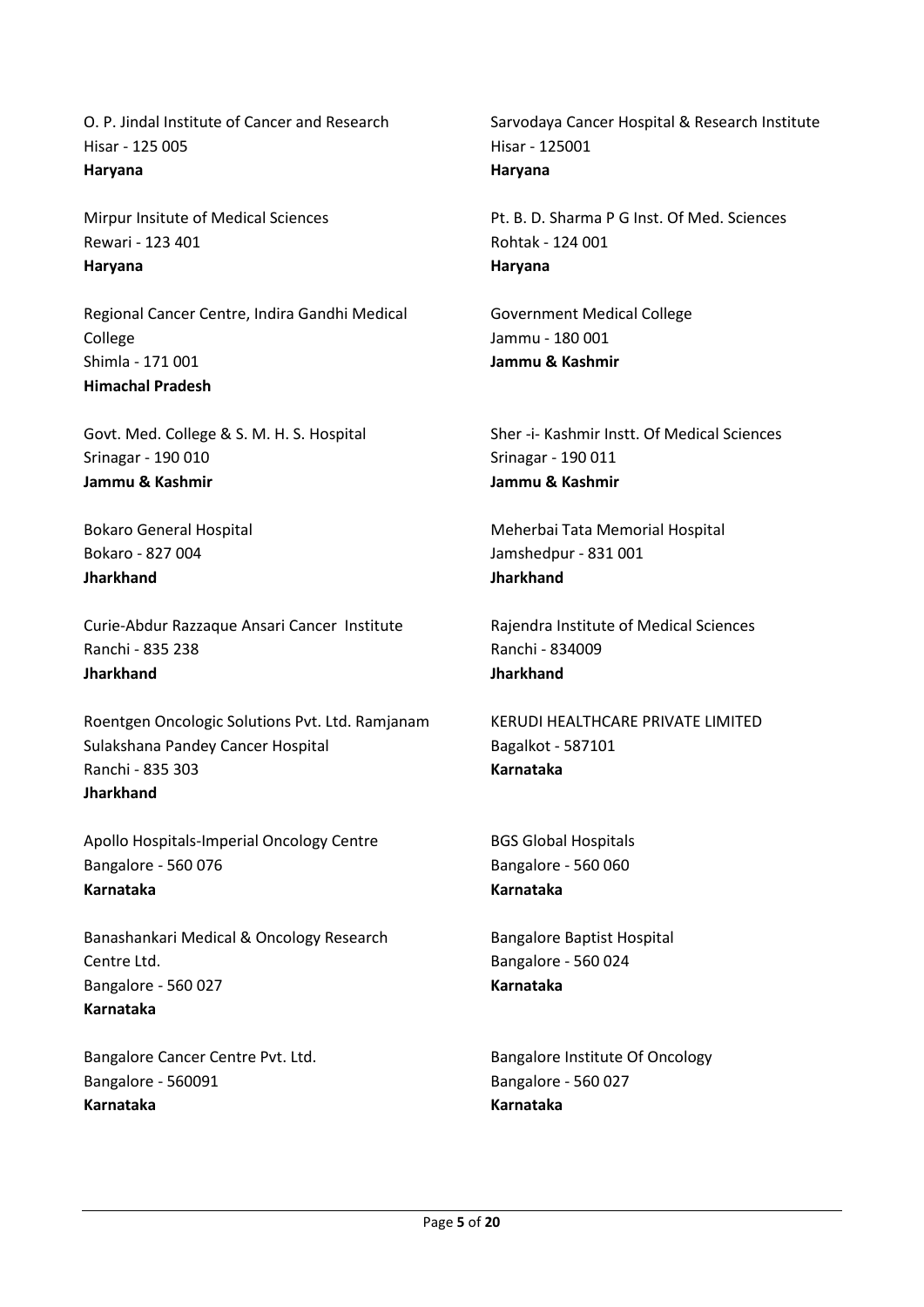Chinmaya Mission Hospital Bangalore - 560 038 **Karnataka**

Gokula Curie Cancer Centre Bangalore - 560 054 **Karnataka**

M.S. Ramaiah Institute Of Cancer Treatrment & Research, Bangalore - 560 054 **Karnataka**

Narayana Hrudayalaya Pvt. Ltd (Unit: Oncology & Multispeciality Hospital) Bangalore - 560 099 **Karnataka**

Sankara Eye Hospital Bangalore - 560 037 **Karnataka**

St. John's Medical College & Hospital Bangalore - 560 034 **Karnataka**

Victoria Hospital Bangalore - 560 002 **Karnataka**

Belgaum Cancer Hospital Private Limited Belgaum - 590010 **Karnataka**

Chiguru Cancer Care Pvt. Ltd. Bengaluru - 560 096 **Karnataka**

VTSM, Peripheral Cancer Centre, Gulbarga - 585 105 **Karnataka**

Command Hospital Air Force Bangalore - 560 007 **Karnataka**

Kidwai Memorial Institute Of Oncology Bangalore - 560 029 **Karnataka**

Manipal Hospital Bangalore - 560 017 **Karnataka**

National Institute of Mental Health & Neuro Sciences Bangalore - 560 029 **Karnataka**

Sri Shankara Cancer Hospital & Research Centre Bangalore - 560 004 **Karnataka**

The Bangalore Hospital Bangalore - 560 004 **Karnataka**

Vydehi Institute of Medical Sciences & Research **Centre** Bangalore - 560 066 **Karnataka**

Vijayanagar Institute of Medical Sciences Bellary - 583 104 **Karnataka**

Bapuji Cancer Hospital Trust Davangere - 577 003 **Karnataka**

HCG Cancer Center Gulburga - 585102 **Karnataka**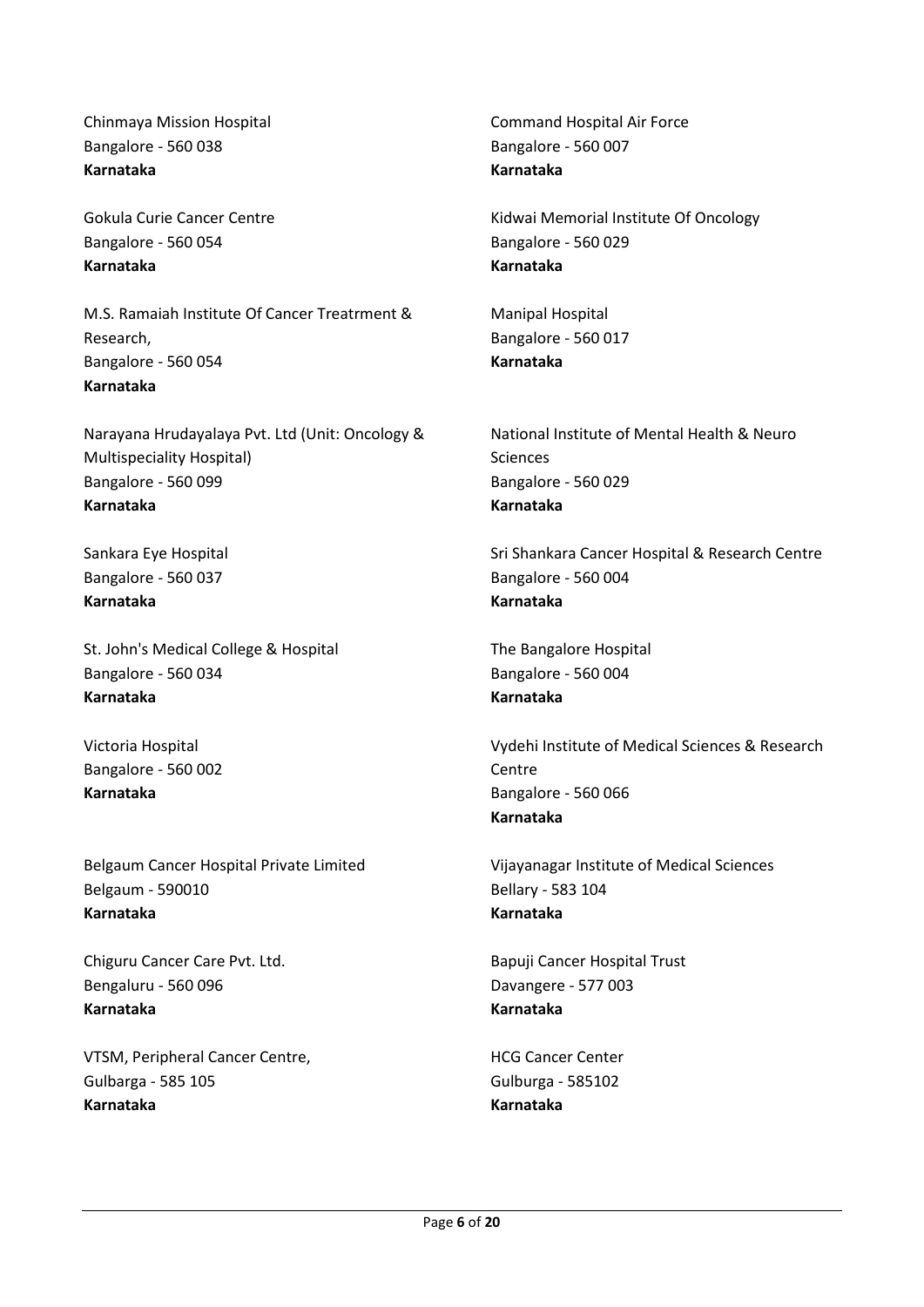HIMS-HCG Cancer Institute Hassan - 573201 **Karnataka**

Karnataka Institute Of Medical Sciences Hubli - 580 022 **Karnataka**

R. L. Jalappa Hospital & Research Centre Kolar - 563 101 **Karnataka**

Peripheral Cancer Centre Mandya - 571 401 **Karnataka**

Father Muller Medical College Mangalore - 575 002 **Karnataka**

Kasturba Medical College Hospital Mangalore - 575 001 **Karnataka**

Kasturba Hospital Manipal - 576 119 **Karnataka**

K.R.Hospital Mysore - 570 001 **Karnataka**

Bharat Charitable Cancer Hospital Shimoga - 577 222 **Karnataka**

Malabar Institute of Medical Sciences Calicut - 673016 **Kerala**

Karnataka Cancer Therapy & Research Institute Hubli - 580 025 **Karnataka**

NMR Curie Centre of Oncology Hubli - 580 020 **Karnataka**

NARAYANA HRUDAYALAYA SURGICAL HOSPITAL PVT LTD MYSORE - 570019 **Karnataka**

A J Hospital & Research Centre Mangalore - 575004 **Karnataka**

Justice K.S. Hegde Charitable Hospital Mangalore - 575018 **Karnataka**

Mangalore Institute Of Oncology Mangalore - 575 002 **Karnataka**

Bharath Hospital & Institute Of Oncology Mysore - 570 017 **Karnataka**

RADIANT GLOBAL SOLUTIONS Mysore - 570017 **Karnataka**

T. D. Medical College Hospital Alapuza - 688 005 **Kerala**

Medical College Hospital Calicut - 673 008 **Kerala**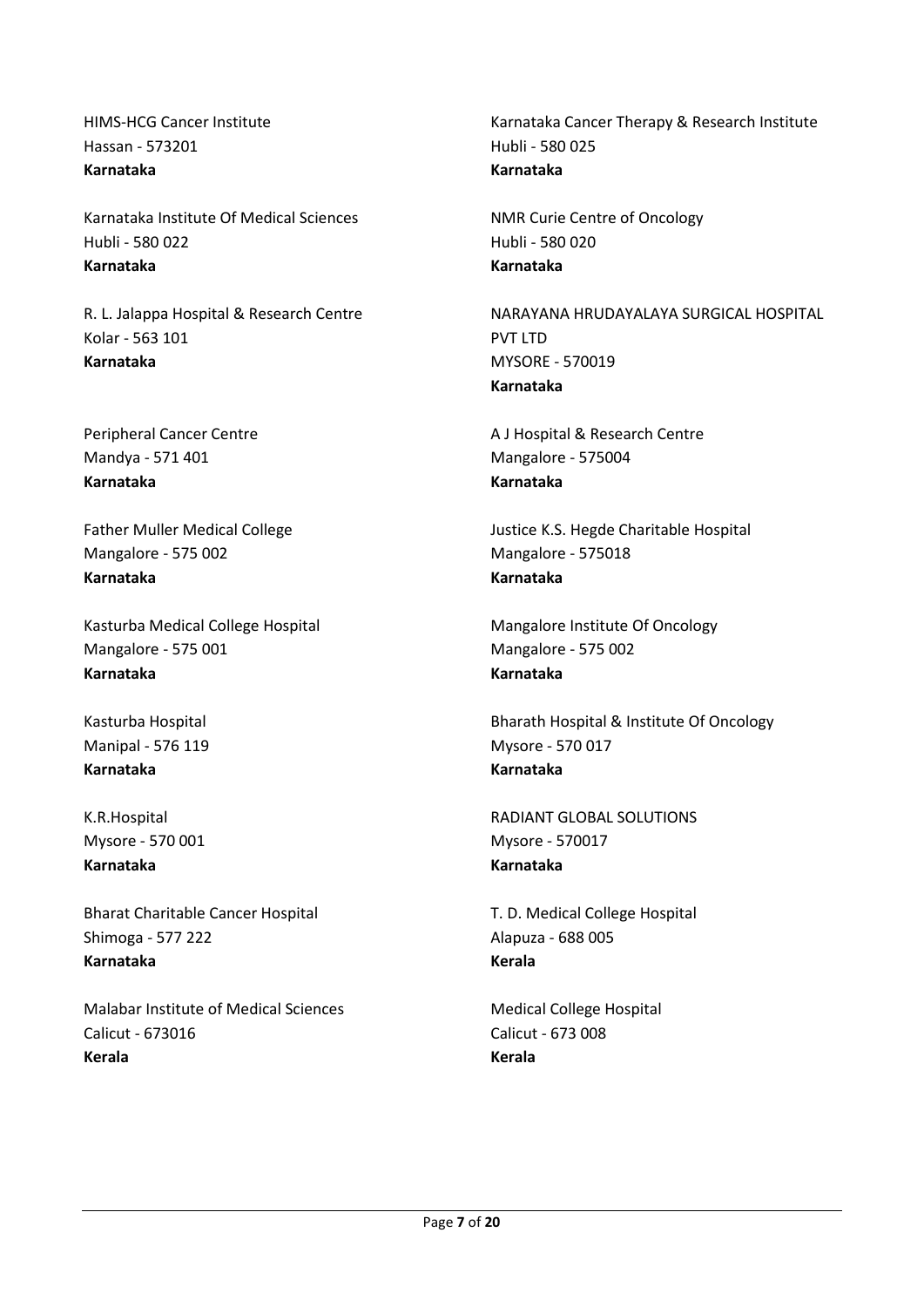Msgr. Joseph Kandathil Memorial Cancer Research Centre Cherthala - 688 524 **Kerala**

Kerala State Co-operative Hospital and Centre for Advanced Medical Services Limited Kannur - 670 503 **Kerala**

Amrita Institute Of Medical Sciences And Research Kochi - 682 041 **Kerala**

Caritas Cancer Institute Kottayam - 686 016 **Kerala**

Baby Memorial Hospital Kozhikode - 673 004 **Kerala**

Amala Cancer Hospital & Research Centre Trichur - 680 555 **Kerala**

KIMS Pinnacle Cancer Care and Research Centre Pvt. Ltd. Trivandrum - 695 029 **Kerala**

Gandhi Medical College Bhopal - 462 001 **Madhya Pradesh**

Navodaya Cancer Hospital & Research Centre Bhopal - 462 011 **Madhya Pradesh**

Cancer Hospital And Research Institute Gwalior - 474 009 **Madhya Pradesh**

Government General Hosptial Ernakulam - 682 011 **Kerala**

Malabar Cancer Centre Kannur - 670 103 **Kerala**

Aster Medcity, A unit of Aster DM Healthcare Private limited Kochi - 682027 **Kerala**

Medical College Hospital Kottayam - 686 006 **Kerala**

Government Medical College Thiruvananthapuram - 695 011 **Kerala**

Medical College, Mulamkunnathukavthe Trichur - 680 596 **Kerala**

Regional Cancer Centre Trivandrum - 695 011 **Kerala**

Jawaharlal Nehru Cancer Hospital And Res. Centre Bhopal - 462 001 **Madhya Pradesh**

BIMR Hospitals Gwalior - 474006 **Madhya Pradesh**

G.R.Medical College Gwalior - 474 009 **Madhya Pradesh**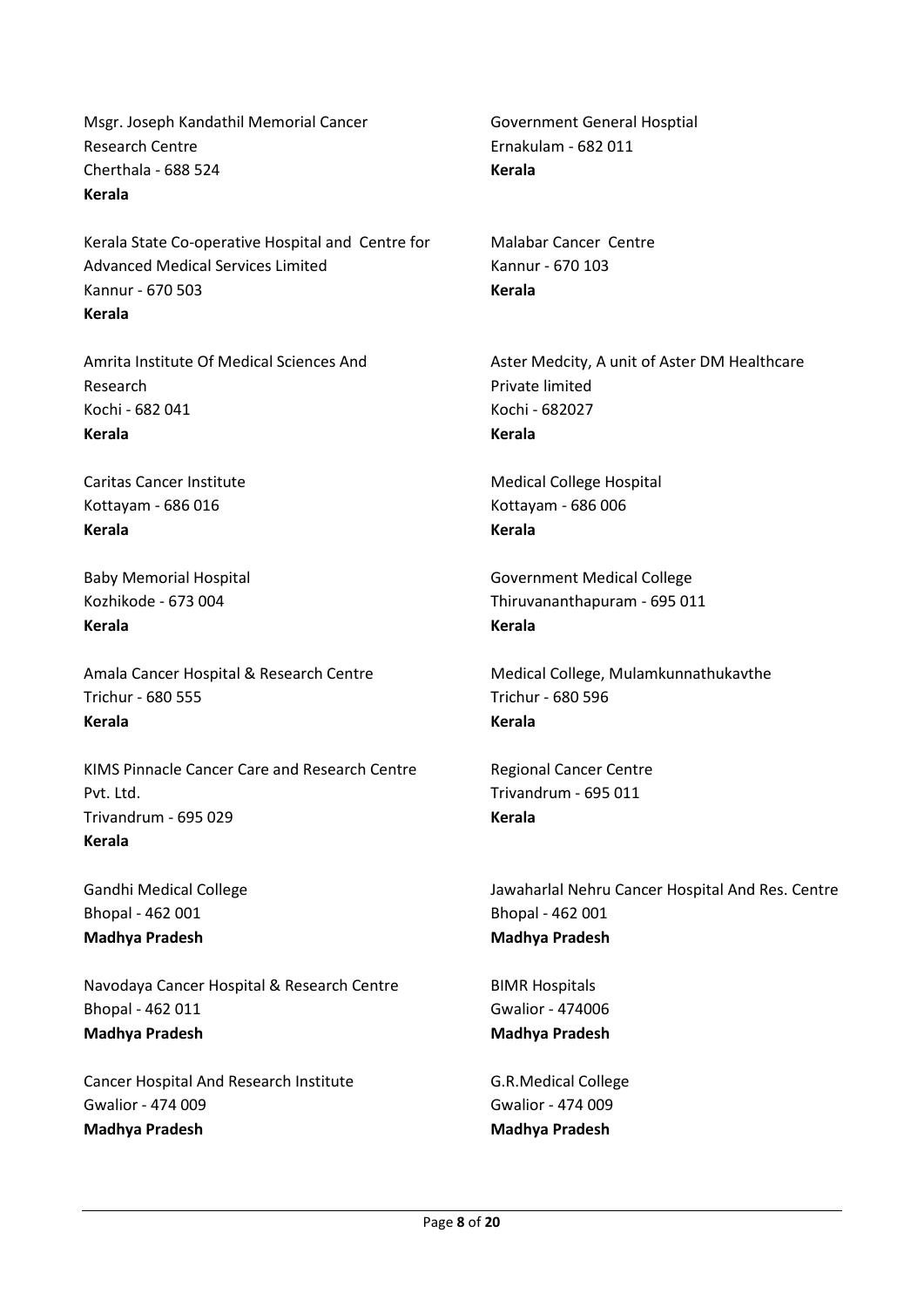CHL CBCC Cancer Centre Indore - 452 008 **Madhya Pradesh**

Indian Institute Of Head & Neck Oncology Indore - 453 331 **Madhya Pradesh**

Raman Foundation Cancer Hospital & Research Centre Indore - 453 331 **Madhya Pradesh**

Metro Hospital & Cancer Research Centre, Satya Sai Cancer Society Jabalpur - 482 002 **Madhya Pradesh**

Padhar Hospital Padhar - 460 005 **Madhya Pradesh**

Priyamvada Birla Cancer & Rearch Institute Satna - 485 005 **Madhya Pradesh**

Sant Tukaram Hospital & Medical Research Centre Akola - 444 004 **Maharashtra**

Amravati Cancer Foundation Amravati - 444 606 **Maharashtra**

Kamalnayan Bajaj Hospital Aurangabad - 431 005 **Maharashtra**

Seth Nandlal Dhoot Hospital Aurangabad - 431 210 **Maharashtra**

Choithram Hospital & Research Centre Indore - 452 014 **Madhya Pradesh**

M.G.M. Medical College Indore - 452 001 **Madhya Pradesh**

Roentgen Oncologic Solutions Pvt. Ltd. Indore - 452 001 **Madhya Pradesh**

N. S. C. B. Medical College And Hospital Jabalpur - 482 003 **Madhya Pradesh**

Shyam Shah Medical College Rewa - 486 001 **Madhya Pradesh**

CITY HOSPITAL AND RESEARCH CENTRE PVT. LTD Jabalpur - 482001 **Madhyapradesh**

Dr. Venkatrao Dawle Medical Foundation Ambajogai - 431 517 **Maharashtra**

Govt. Medical College Hospital Aurangabad - 431 001 **Maharashtra**

Seth Nandlal Dhoot Hospital Aurangabad - 431210 **Maharashtra**

Nargis Dutt Memorial Cancer Hospital Barshi - 413 401 **Maharashtra**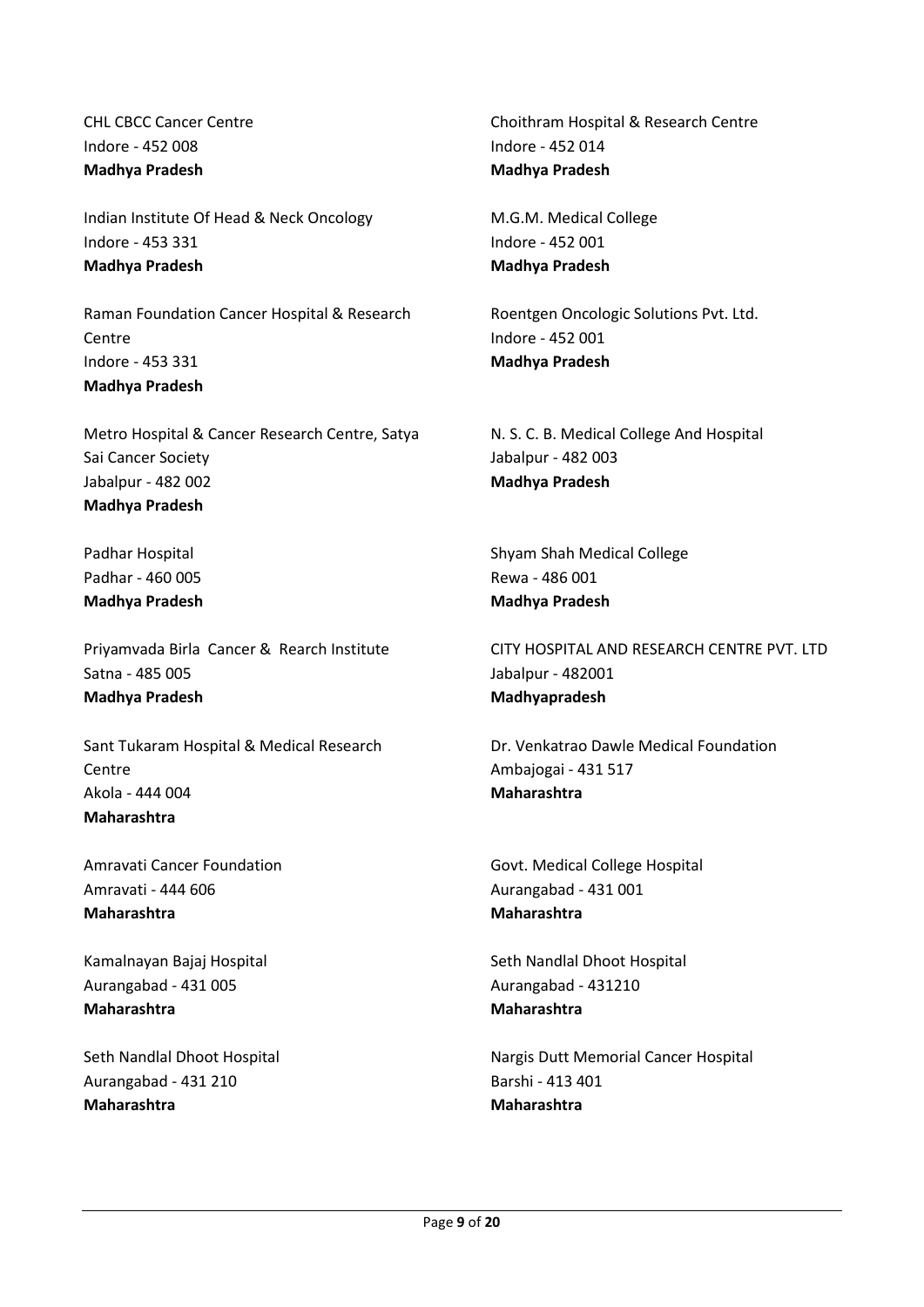Shirodkar Hospital Trust Dombivali - 421 203 **Maharashtra**

Krishna Hospital & Med. Research Centre Karad - 415 110 **Maharashtra**

Pravara Rural Hosp. & Medical College Loni - 413 736 **Maharashtra**

Shri Siddhi Vinayak Ganapati Cancer Hosp. Miraj - 416 410 **Maharashtra**

B. Y. L. Nair Charitable Hospital Mumbai - 400 008 **Maharashtra**

Cama & Albless Hospitals Mumbai - 400 001 **Maharashtra**

Dr. L H Hiranandani Hospital Mumbai - 400 076 **Maharashtra**

Holy Spirit Hospital Mumbai - 400 093 **Maharashtra**

Jaslok Hospital & Research Centre Mumbai - 400 026 **Maharashtra**

P. D. Hinduja National Hospital Mumbai - 400 016 **Maharashtra**

DEEPAK HOSPITAL A UNIT OF RAKH HOSPITAL PVT **LTD** Jalna - 431203 **Maharashtra**

Kolhapur Cancer Centre (P) Ltd. Kolhapur - 416 008 **Maharashtra**

SHIV CANCER INSTITUTE Miraj - 416410 **Maharashtra**

Wanless Hospital ( Miraj Medical Centre) Miraj - 416 410 **Maharashtra**

Bombay Hospital & Medical Research Centre Mumbai - 400 020 **Maharashtra**

Dr. Balabhai Nanawati Hospital & Med. Res. **Centre** Mumbai - 400 056 **Maharashtra**

Fortis Hospitals Ltd. Mumbai - 400 078 **Maharashtra**

INHS,Asvini Mumbai - 400 005 **Maharashtra**

Kokilaben Dhirubhai Ambani Hospital and Medical Research Institute Mumbai - 400 053 **Maharashtra**

S.L Reheja Mumbai – 400 016 **Maharashtra**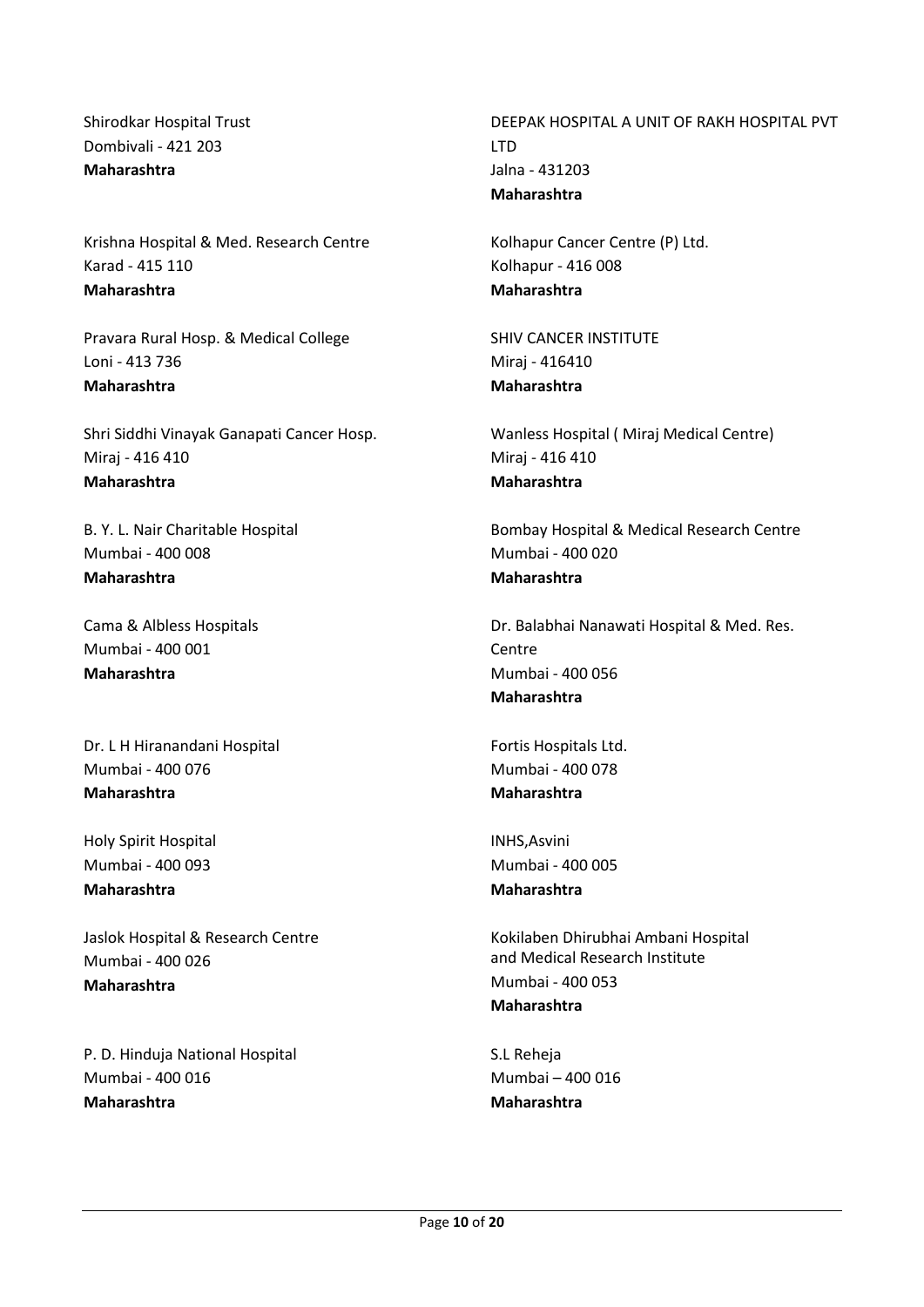Seven Hills Health Care Pvt. Ltd. Mumbai - 400 059 **Maharashtra**

Tata Memorial Hospital Mumbai - 400 012 **Maharashtra**

Rashtra Sant Tukdoji Cancer Hosp. & Res. Centre Nagpur - 440 027 **Maharashtra**

Curie Manavata Cancer Centre Nashik - 422 004 **Maharashtra**

N A M C O Charitable Trust Nashik - 422 003 **Maharashtra**

Udhav Memorial Cancer Hospital Nashik - 422 003 **Maharashtra**

Aditya Birla Memorial Hospital Pune - 411033 **Maharashtra**

Command Hospital (Southern Command) Pune - 411 040 **Maharashtra**

Inlaks & Budhrani Hospital Pune - 411 001 **Maharashtra**

Shri Narasimha Saraswati Medical Foundation Pune - 412 105 **Maharashtra**

Sir Hurkisondas Nurrotumdas Hospital Mumbai - 400004 **Maharashtra**

Govt. Medical College & Hospital Nagpur - 440 003 **Maharashtra**

NANDED MEDICAL FOUNDATIONS CANCER HOSPITAL Nanded - 431601 **Maharashtra**

DR.BABASAHEB AMBEDKAR VAIDYAKIYA PRATISHTHANS, SHRI GURUJI RUGNALAYA Nashik - 422013 **Maharashtra**

Regional Referral Hospital Nashik - 422 001 **Maharashtra**

Advanced Centre for Treatment, Research & Education in Cancer (ACTREC) Navi Mumbai - 410 208 **Maharashtra**

Ayurved Hospital & Research Centre Pune - 412 207 **Maharashtra**

Deenanath Mangeshkar Hospital & Res. Centre Pune - 411 004 **Maharashtra**

Ruby Hall Clinic (Grant Medical Foundation) Pune - 411 001 **Maharashtra**

B.K.L. Walawalkar Hospital, Dignostic & Research **Centre** Ratnagiri - 415 606 **Maharashtra**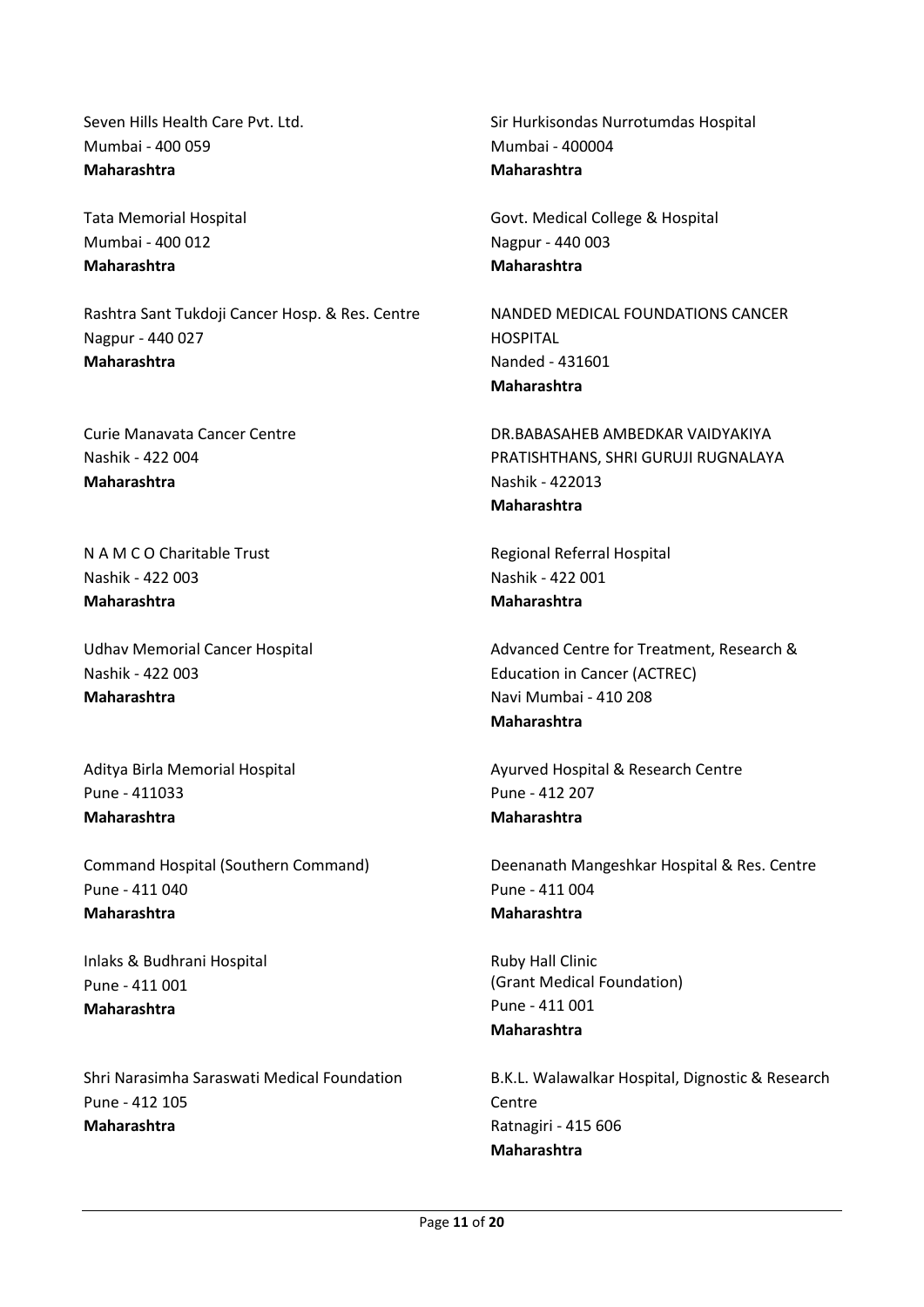Padmabhushan Vasantdada Patil Govt. Hospital Sangli - 416 416 **Maharashtra**

Shree Siddheshwar Cancer Hospital & Res. Centre Solapur - 413 003 **Maharashtra**

Jupiter Hospital Thane - 400 601 **Maharashtra**

Mahatma Gandhi Instt. Of Medical Sciences Wardha - 442 102 **Maharashtra**

Regional Institute Of Medical Sciences Imphal - 795 004 **Manipur**

Mizoram State Cancer Institute Aizwal - 796 017 **Mizoram**

M. K. C. G. Medical College Hospital Berhampur - 760 004 **Odisha**

V. S. S. Medical College Hospital Burla - 768 017 **Odisha**

Panda Curie Cancer Hospital Cuttack - 753 051 **Odisha**

Puducherry Cancer Trust Hospital and Research **Centre** Puducherry - 605 007 **Pondicherry**

ONCO LIFE CANCER CENTRE PVT. LTD. Satara - 415519 **Maharashtra**

Bethany Trust-Bethany Hospital Thane - 400 610 **Maharashtra**

Kalyan Cancer Centre Thane - 421308 **Maharashtra**

Vivekanand Cancer Hospital atore - 413512 **Maharashtra**

Civil Hospital Shillong - 793 001 **Meghalaya**

Nagaland Cancer and Medical Institute Dimapur - 797112 **Nagaland**

Hemalata Hospitals and Research Centre Bhubaneswar - 751 023 **Odisha**

Acharya Harihar Regional Cancer Centre Cuttack - 753 007 **Odisha**

J. I. P. M. E. R. Pondicherry - 605 006 **Pondicherry**

Govt. Medical College & S. G. T. B. Hospital Amritsar - 143 001 **Punjab**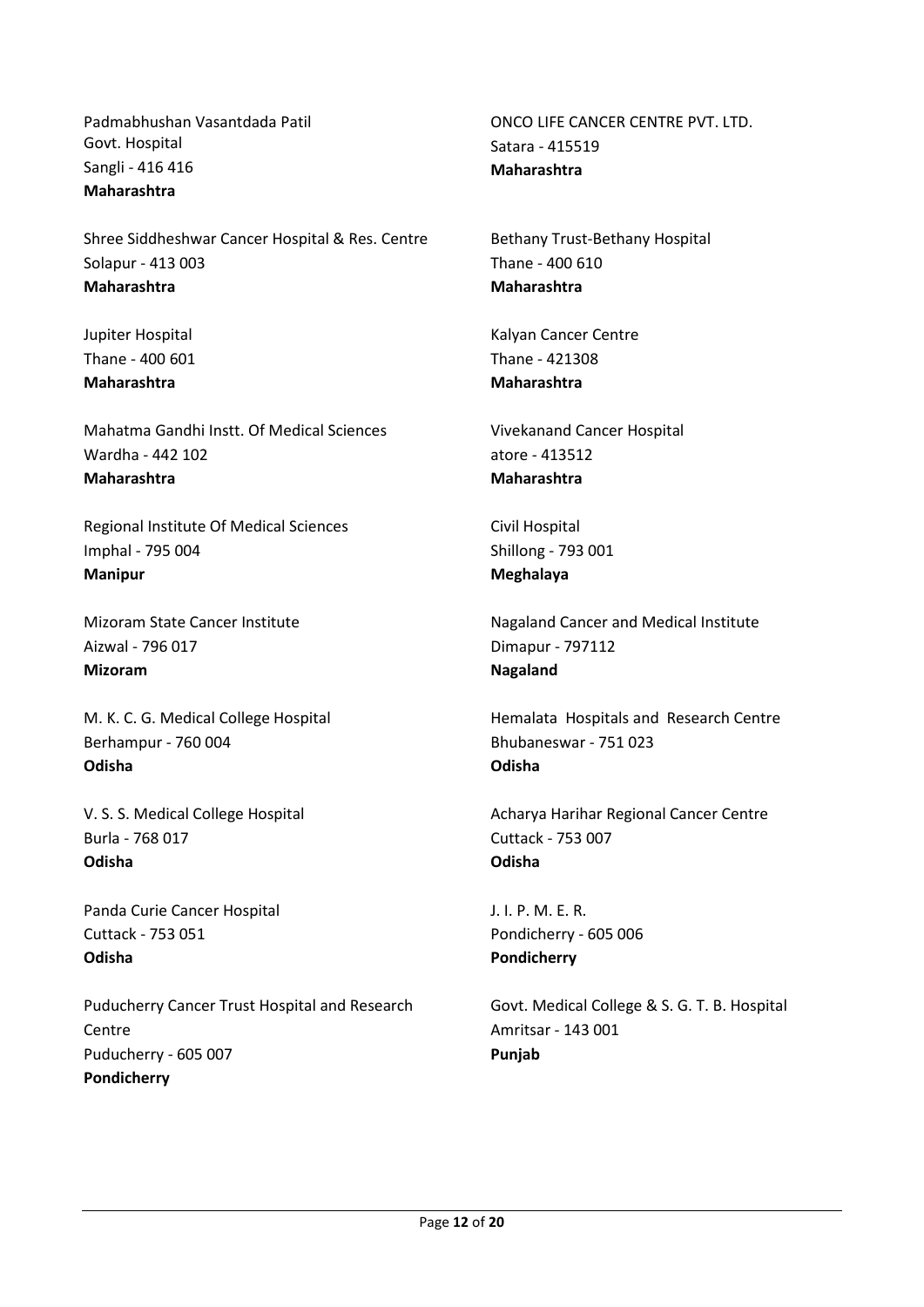S G R D Rotary Cancer Hospital Amritsar - 143 501 **Punjab**

Max Super Specialty Hospital Bhathinda - 152 001 **Punjab**

Patel Hospital Pvt Ltd Jalandar - 144 001 **Punjab**

Christian Medical College Hospital Ludhiana - 141 008 **Punjab**

Mohan Dai Oswal Cancer Treatment And Res.found. Ludhiana - 141 009 **Punjab**

Fortis Hospital Mohali - 160 062 **Punjab**

Indus Health Care Mohali - 160 055 **Punjab**

Pinnacle Cancer Care Centre Mohali - 160 071 **Punjab**

Government Medical College Patiala - 147 001 **Punjab**

J. L. N. Medical College and Hospital Ajmer - 305 001 **Rajasthan**

ADVANCED CANCER DIAGNOSTIC TREATMENT AND RESEARCH CENTRE Bathinda - 151001 **Punjab**

Guru Gobind Singh Medical College Faridkot - 151 203 **Punjab**

PRUTHI HOSPITAL Jalandhar - 144012 **Punjab**

Fortis Hospital Ludhiana - 141010 **Punjab**

Behgal Institute of IT & Radiation Technology Mohali - 160 071 **Punjab**

Grecian Super Speciality Hospital Mohali - 160 062 **Punjab**

Max Super Speciality Hospital Mohali - 160 055 **Punjab**

Adesh Charitable Cancer Hospital Muktsar - 152 026 **Punjab**

CANCER CARE CENTRE, TATA MEMORIAL CENTRE Sangrur - 148001 **Punjab**

Tarini Cancer Hospital & Research Institute Alwar - 301 030 **Rajasthan**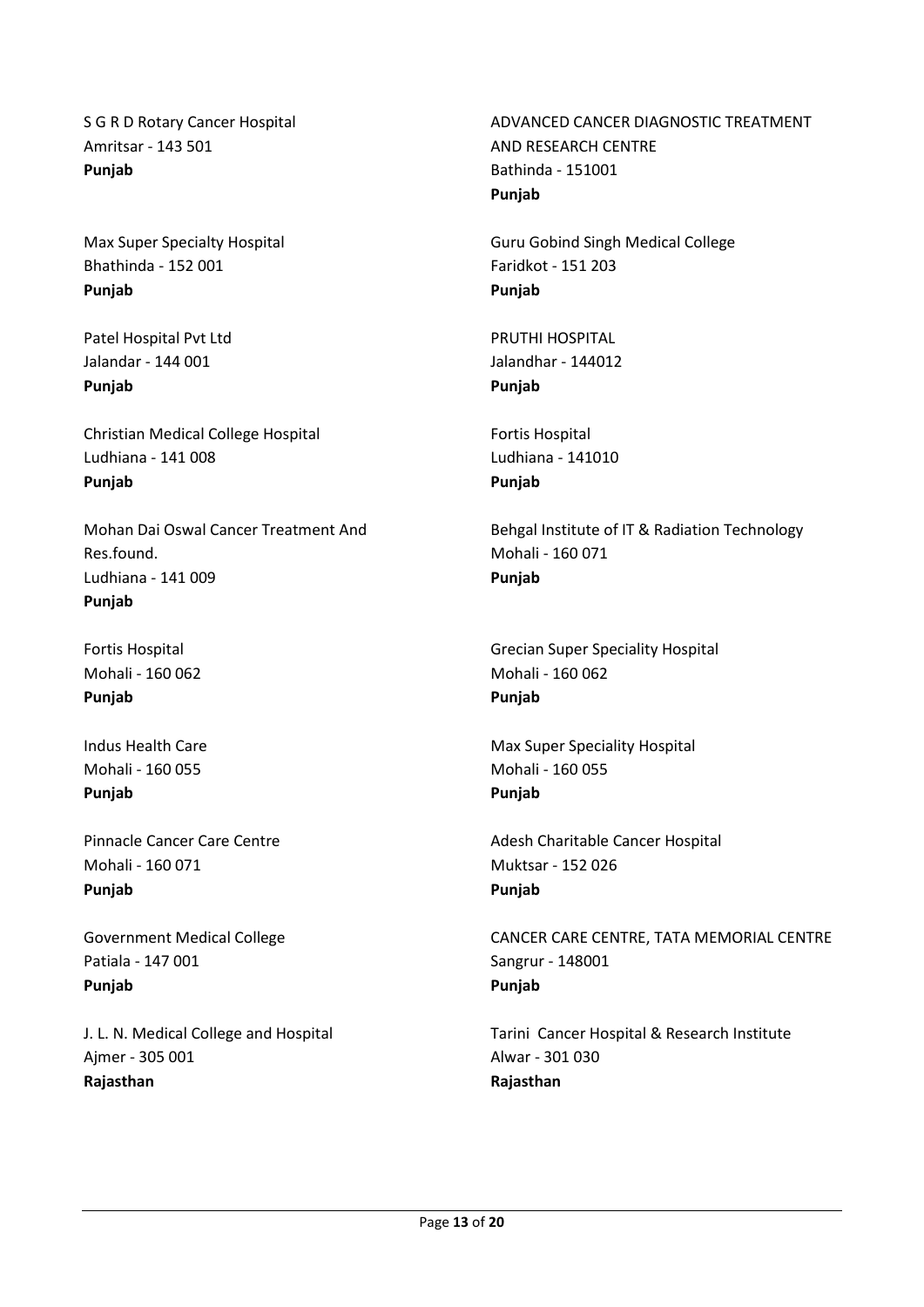Acharya Tulsi Regional Cancer Treatment And Research Institute (S. P. Medical College & Assoc. Gr. Of Hospitals) Bikaner - 334 003 **Rajasthan**

Mahatma Gandhi Medical College and Hospital Jaipur - 302022 **Rajasthan**

SEAROC Cancer Centre Jaipur - 302 004 **Rajasthan**

Mathuradas Mathur Hospital Jodhpur - 342 001 **Rajasthan**

KOTA CANCER SOCITY Kota - 324009 **Rajasthan**

American International Health Management Limited Udaipur - 313001 **Rajasthan**

R. N. T. Medical College & Assoc. Gr. Of Hospitals Udaipur - 313 001 **Rajasthan**

Apollo Speciality Hospital Chennai - 600 035 **Tamil Nadu**

Cancer Institute Chennai - 600 020 **Tamil Nadu**

Dr. Rai Memorial Cancer Institute Chennai - 600 018 **Tamil Nadu**

Bhagwan Mahaveer Cancer Hospital & Res. Centre Jaipur - 302 017 **Rajasthan**

S. M. S. Medical College and Assoc. Gr. of Hospital Jaipur - 302 004 **Rajasthan**

SEAROC Cancer Centre Jaipur - 302 013 **Rajasthan**

Sanchetee Hospital & Cancer Institute,(Rajasthan Cancer Cure Hospital Pvt. Ltd.) Jodhpur - 342008 **Rajasthan**

M. B. S. Hosp. & Med. College Kota - 324 009 **Rajasthan**

GEETANJALI HOSPITAL Udaipur - 313001 **Rajasthan**

Christian Cancer Centre Ambilikkai - 624 612 **Tamil Nadu**

Billroth Hospitals Limited Chennai - 600 030 **Tamil Nadu**

Dr. Kamakshi Memorial Hospital Chennai - 600 100 **Tamil Nadu**

Dr. Rai-CBCC Oncology Services Pvt.Ltd. Chennai - **Tamil Nadu**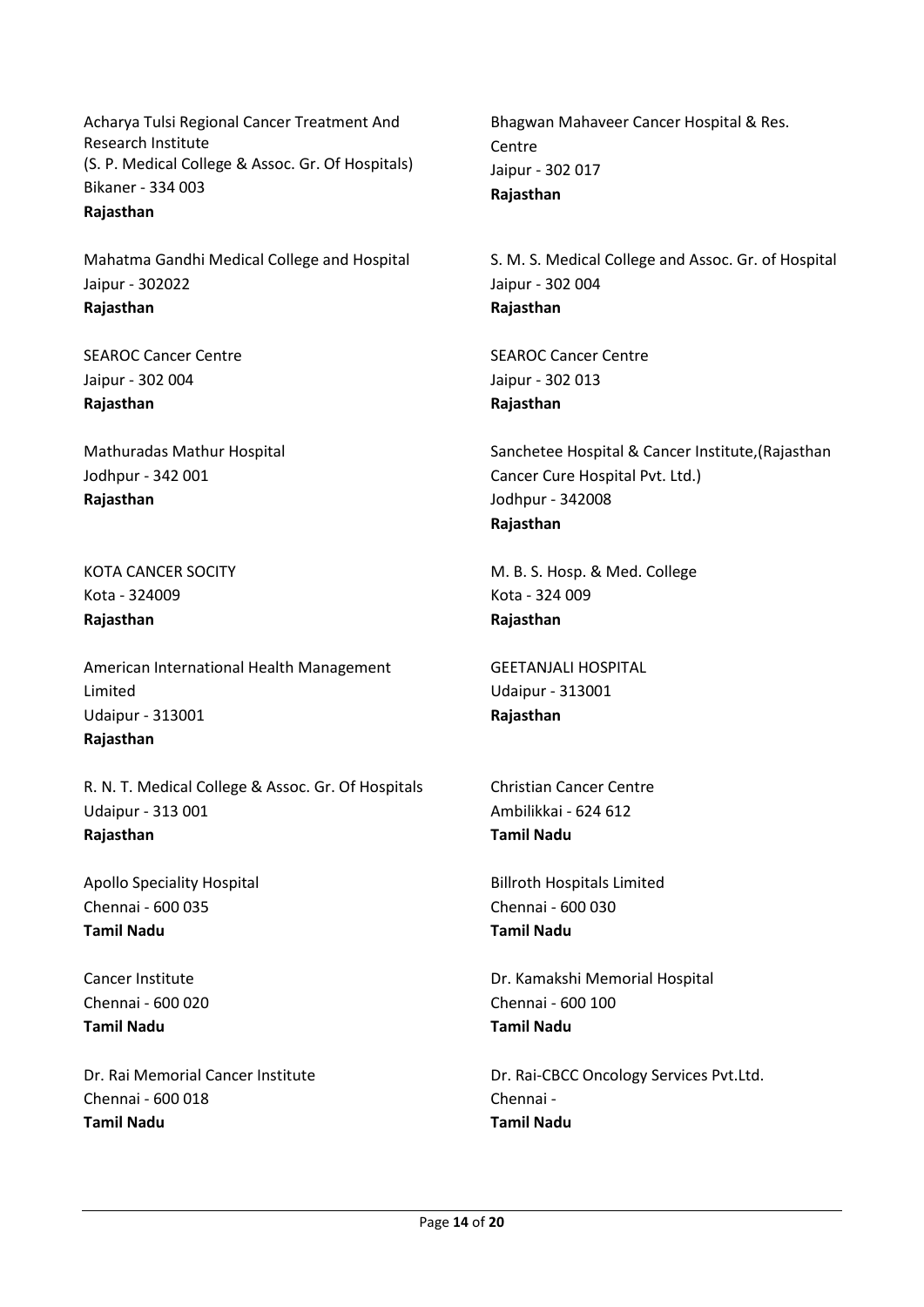Global Hospitals Chennai - 600 100 **Tamil Nadu**

Govt. General Hospital Chennai - 600 003 **Tamil Nadu**

I O G Govt. Hospital For Women & Children Chennai - 600 008 **Tamil Nadu**

Miot Hospital Chennai - 600 089 **Tamil Nadu**

Sankara Nethralaya Chennai - 600 006 **Tamil Nadu**

Coimbatore Medical College Hospital Coimbatore - 641 018 **Tamil Nadu**

P. Pericihi Gounder Memorial Charitable Trust Coimbatore - 641 012 **Tamil Nadu**

V.N Cancer Center G. Kuppuswamy Naidu Memorial Hospital Coimbatore - 641 037 **Tamil Nadu**

Government Arignar Anna Memorial Cancer Hospital & Research Institute Kanchipuram - 631 552 **Tamil Nadu**

Apollo Speciality Hospital Madurai - 625 020 **Tamil Nadu**

Government Royapettah Hospital Chennai - 600 014 **Tamil Nadu**

Govt. Stanley Hospital Chennai - 600 001 **Tamil Nadu**

KMC-HCG Curie Centre of Oncology Chennai - 600 004 **Tamil Nadu**

Paterson Cancer Centre ( P ) Ltd. Chennai - 600 026 **Tamil Nadu**

V. S. Hospital Chennai - 600 031 **Tamil Nadu**

Kovai Medical Center And Hospital Limited Coimbatore - 641 014 **Tamil Nadu**

Sri Ramakrishna Institute of Oncology and Research Coimbatore - 641 044 **Tamil Nadu**

Erode Cancer Centre (P) Ltd. Erode - 638 009 **Tamil Nadu**

Jeeva Centenary Trust Maathakkottai, Thanjavur - 613 005 **Tamil Nadu**

Dhevaki Cancer institute Madurai - 625 016 **Tamil Nadu**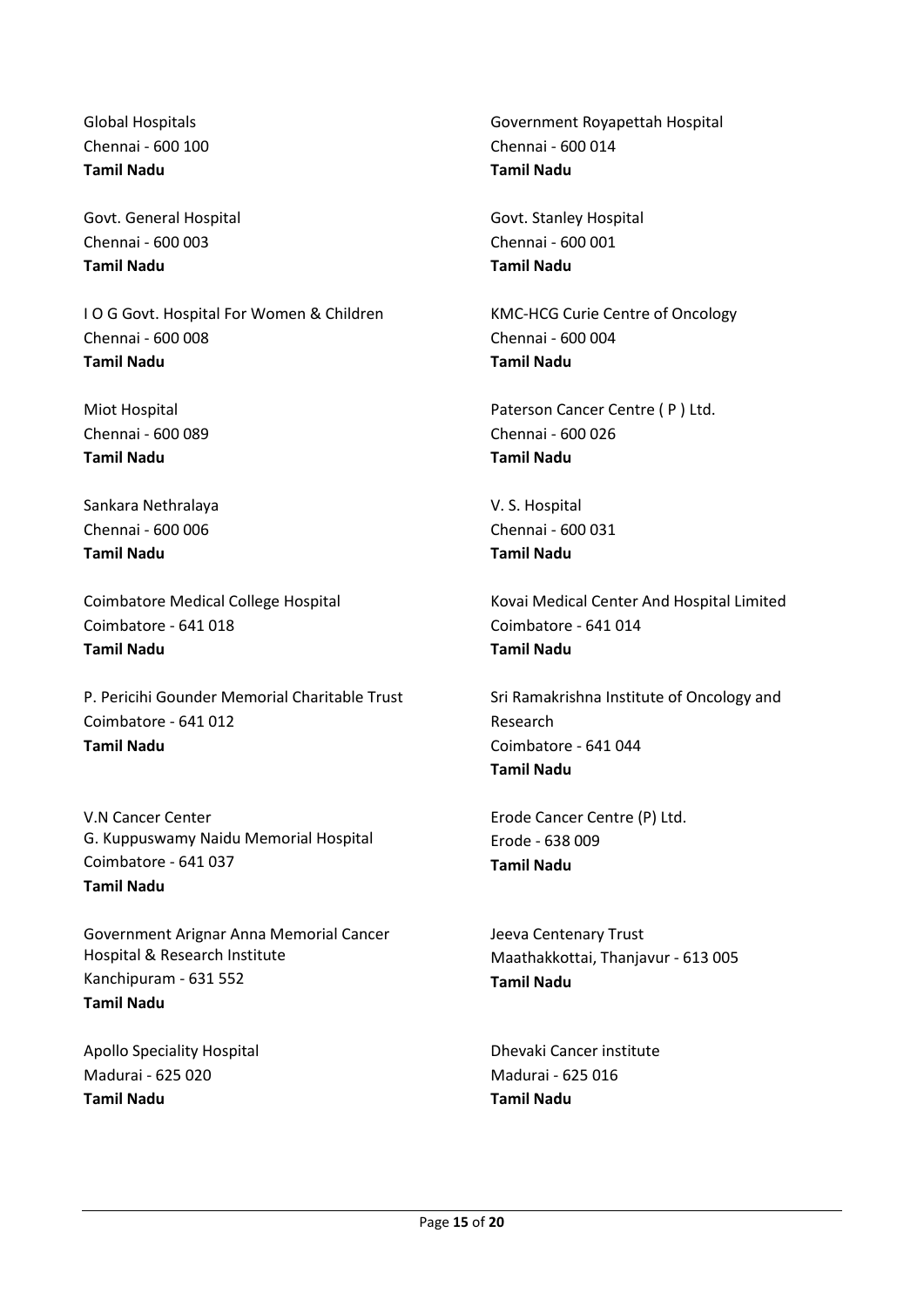Govt. Rajaji Hospital Madurai - 625 020 **Tamil Nadu**

Meenakshi Mission Hosp.& Research Centre Madurai - 625 107 **Tamil Nadu**

International Cancer Centre Neyyoor - 629 802 **Tamil Nadu**

Govt. Mohan Kumaramangalam Medical College Hospital Salem - 636 001 **Tamil Nadu**

Meenakshi Hospital Thanjavur - 613005 **Tamil Nadu**

VISHNU CANCER CENTRE and RESEARCH **INSTITUTE** Thanjavur - 613005 **Tamil Nadu**

G V N-CBCC Cancer Hospital Tiruchirappalli - 620006 **Tamil Nadu**

G.Viswanatham Hospital Tiruchy - 620 008 **Tamil Nadu**

Thirunaelveli Medical College Tirunelveli - 627 011 **Tamil Nadu**

C. M. College & Hospital Vellore - 632 004 **Tamil Nadu**

Guru Hospital Madurai - 625107 **Tamil Nadu**

VADAMALAYAN HOSPITAL PRIVATE LTD Madurai - 625002 **Tamil Nadu**

Sri Durga Surgical Clinic & Reseach Centre Ponnamaravathy - 622 407 **Tamil Nadu**

Salem Cancer Institute Salem - 636 007 **Tamil Nadu**

Thanjavur Med. College Hospital Thanjavur - 613 004 **Tamil Nadu**

Thiruvarur Medical Centre Pvt. Ltd. Thiruvarur - 610 001 **Tamil Nadu**

G. V. N. Cancer Centre Tiruchy - 620 002 **Tamil Nadu**

Kauvery-HCG Cancer Centre Tiruchy - 620 017 **Tamil Nadu**

G.Viswanathan Speciality Hospitals Trichy - 620008 **Tamil Nadu**

Apollo Cancer Hospital Hyderabad - 500 033 **Telangana**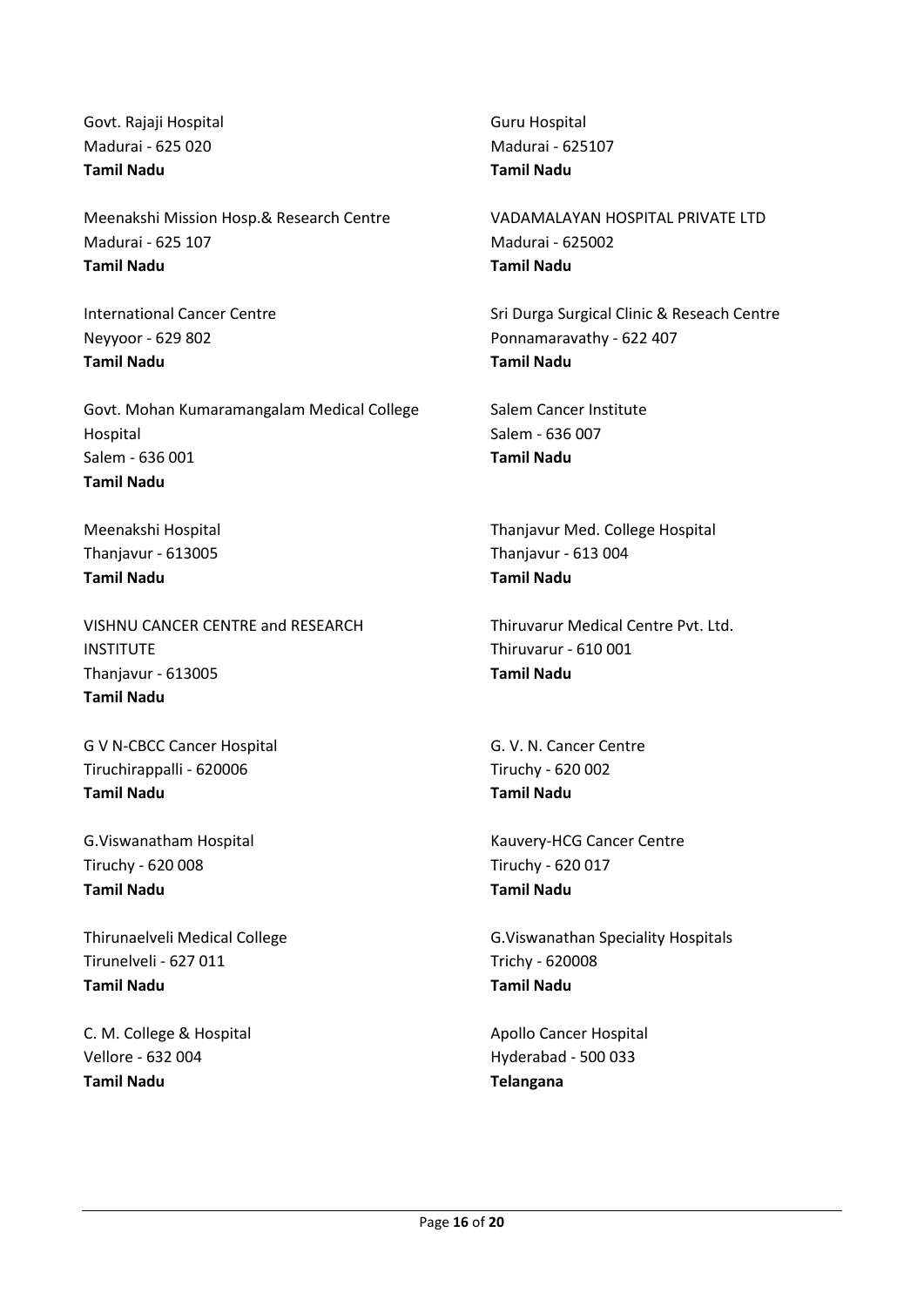B I B I General Hospital & Cancer Centre Hyderabad - 500 024 **Telangana**

Cancer Treatment Services Hyderabad Pvt. Ltd. Hyderabad - 500 019 **Telangana**

Continental Hospitals Limited Hyderabad - 500 035 **Telangana**

Kamineni Hospitals Pvt.Ltd Hyderabad - 500 068 **Telangana**

Lazarus Hospitals Ltd. Hyderabad - 500 004 **Telangana**

Medwin Hospitals ( Jaya Diagnostics & Res. Centre) Hyderabad - 500 001 **Telangana**

Yashoda Super Speciality Hospital Hyderabad - 500 036 **Telangana**

Chalmeda Anand Rao Institute of Medical Sciences Karimnagar - 505001 **Telangana**

Indur Cancer Hospital Nizamabad - 503 001 **Telangana**

Yashoda Super Speciality Hospital Secunderabad - 500 003 **Telangana**

Basavatarakam Indo American Cancer Hospital & Res. Institute Hyderabad - 500 034 **Telangana**

Center for Sight Hyderabad - 500034 **Telangana**

Hyderabad Inst. Of Oncology Hyderabad - 500 034 **Telangana**

L. V. Prasad Eye Institute Hyderabad - 500 034 **Telangana**

M. N. J. Institute Of Oncology Hyderabad - 500 004 **Telangana**

Nizam`s Institution Of Medical Sciences Hyderabad - 500 082 **Telangana**

Yashoda Super Speciality Hospital ( Hyderabad ) Hyderabad - 500 082 **Telangana**

Sushrutha Cancer Therapy & Res. Center Karimnagar - 505 001 **Telangana**

Krishna Inst. Of Medical Science Secunderabad - 500 003 **Telangana**

M. G. M. Hospital Warangal - 506 007 **Telangana**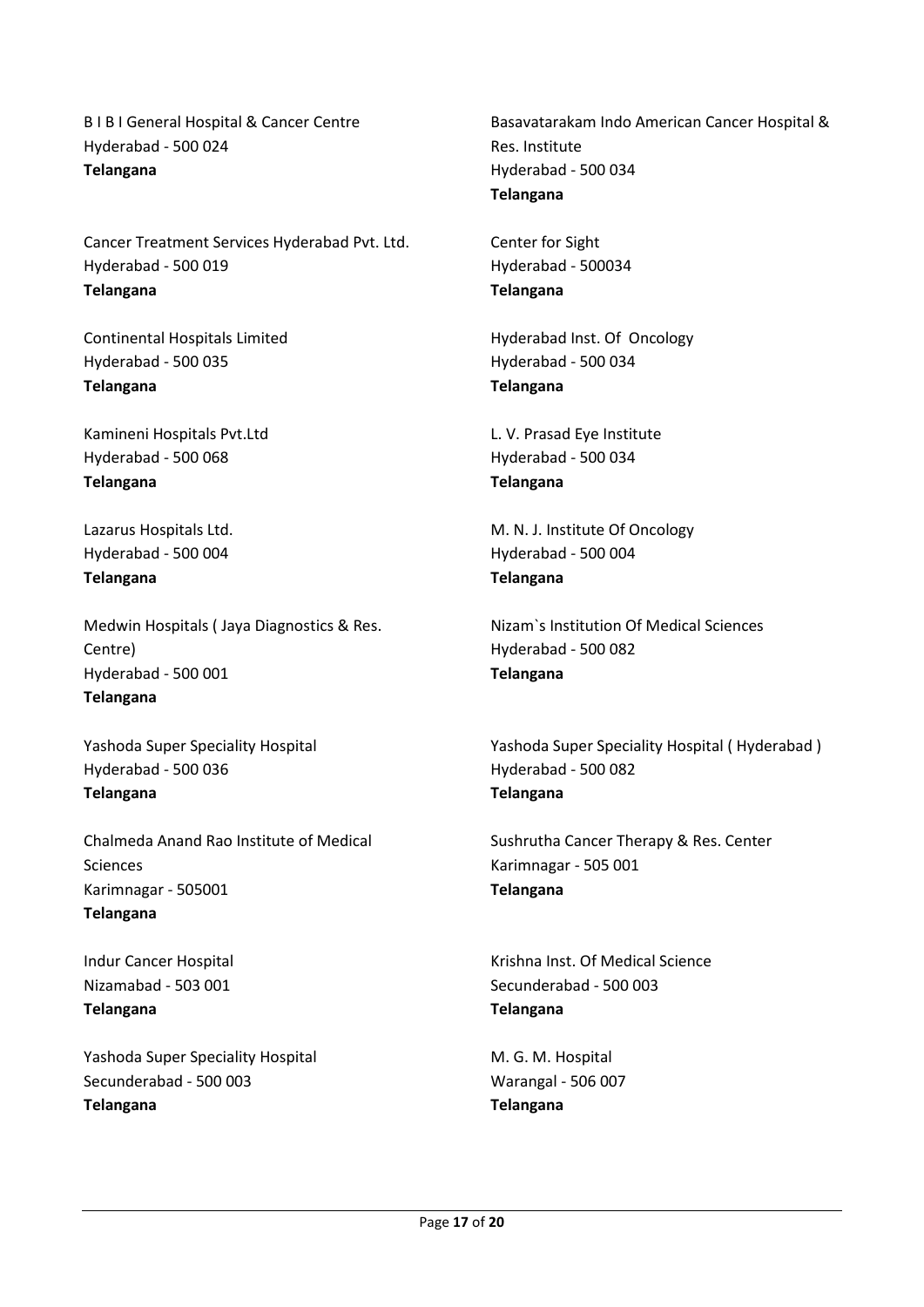St. Anns Hospital Warangal - 506 004 **Telangana**

Kamayani Hospital Agra - 282 007 **Uttar Pradesh**

Purshottamdas Savitridevi Cancer Care Research Centre Agra - 282007 **Uttar Pradesh**

J.N. Medical College & Hospital, A.M.U. Aligarh - 202 002 **Uttar Pradesh**

Kriti Scanning Centre Pvt. Ltd. Allahabad - 211 002 **Uttar Pradesh**

Keshlata Cancer Hospital Bareilly - 243 122 **Uttar Pradesh**

JAYPEE HOSPITAL Gautam Buddh Nagar - 201304 **Uttar Pradesh**

Shri Jagannath Charitable Cancer Institute & Research Centre Ghaziabad - 201001 **Uttar Pradesh**

Hanuman Prasad Poddar Cancer Hosp. & Res. **Centre** Gorakhpur - 273 006 **Uttar Pradesh**

J. K. Cancer Institute, G.S.V.M. Medical College Kanpur - 208 002 **Uttar Pradesh**

Cancer Hospital Agartala - 799 006 **Tripura**

Mangal Hospital Agra - 282 007 **Uttar Pradesh**

S.N.Medical College Agra - 282 002 **Uttar Pradesh**

Kamala Nehru Memorial Hospital Allahabad - 211 002 **Uttar Pradesh**

M.L.N Medical College & Hospital Allahabad - 211 001 **Uttar Pradesh**

Sri Ram Murti Smarak Institute of Medical Science Bareilly - 243 202 **Uttar Pradesh**

Pushpanjali Crosslay Hospital Ghaziabad - 201 001 **Uttar Pradesh**

Dr. Chaturvedi Cancer Hospital & Research Institute Pvt. Ltd. Gorakhpur - 273 004 **Uttar Pradesh**

M.L.B.Medical College Jhansi - 284 128 **Uttar Pradesh**

Royal Cancer Institute & Research Centre( A unit of Oncocare Medicals Pvt. Ltd.) Kanpur - 208 002 **Uttar Pradesh**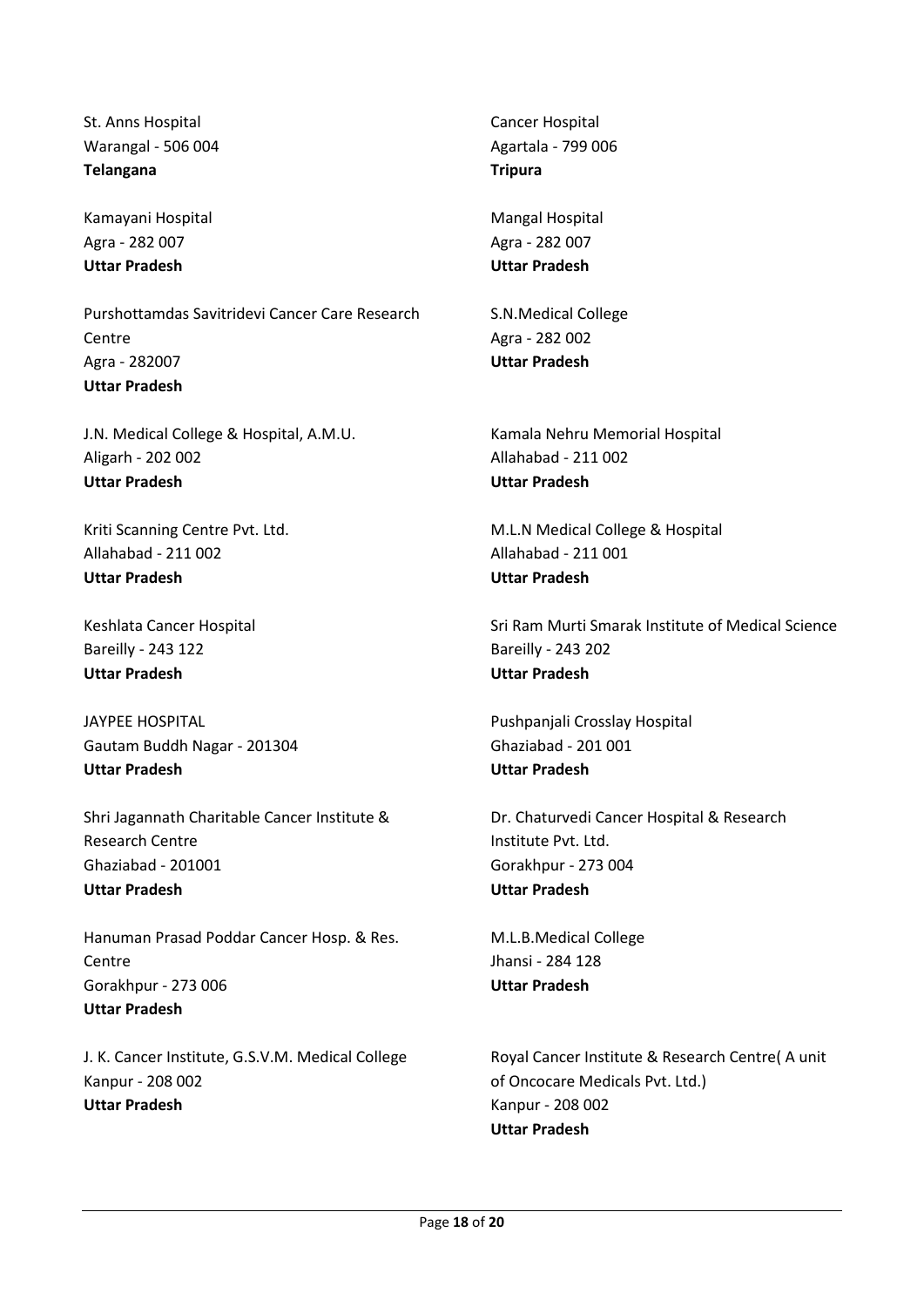Chhatrapati Sahuji Maharaj Medical University Lucknow - 226 003 **Uttar Pradesh**

Dr. Ram Manohar Lohia Institute of Medical Sciences Lucknow - 226 010 **Uttar Pradesh**

Sanjay Gandhi Post Grad. Instt. Of Med. Sciences Lucknow - 226 014 **Uttar Pradesh**

Lala Lajpatrai Memorial Medical College Meerut - 250 004 **Uttar Pradesh**

Goodwill Hopsital & Research Centre Limited Noida - 201 303 **Uttar Pradesh**

Prankur Nursing Home(P) Ltd. Saharanpur - 247001 **Uttar Pradesh**

Indian Railway Cancer Instt. & Res. Centre Varanasi - 221 002 **Uttar Pradesh**

Himalayan Institute Hospital Trust Dehradun - 248 140 **Uttaranchal**

B. S. Med. College Hospital Bankura - 722 102 **West Bengal**

Burdwan Med. Col. Hospital Burdwan - 713 104 **West Bengal**

Command Hospital Lucknow - 226 002 **Uttar Pradesh**

Raj Scanning Ltd. Lucknow - 226 001 **Uttar Pradesh**

Dr. Sheela Sharma Memorial Charitable Trust Mathura - 281 003 **Uttar Pradesh**

Valentis Cancer Care Hospital Pvt. Ltd. Meerut, - 250 001 **Uttar Pradesh**

International Oncology Services Pvt. Ltd. Noida - 201 301 **Uttar Pradesh**

Apex Hospital Varanasi - 221 004 **Uttar Pradesh**

Instt. Of Med. Sciences, Dept. of Radiotheraphy & Radiation Medicine Varanasi - 221 005 **Uttar Pradesh**

Swami Rama Cancer Institute & Research Centre Nainital - 263 139 **Uttaranchal**

Barasat Cancer Research & Welfare Centre Barasat - 700 124 **West Bengal**

Regional Cancer Centre Cooch Behar - 736 101 **West Bengal**